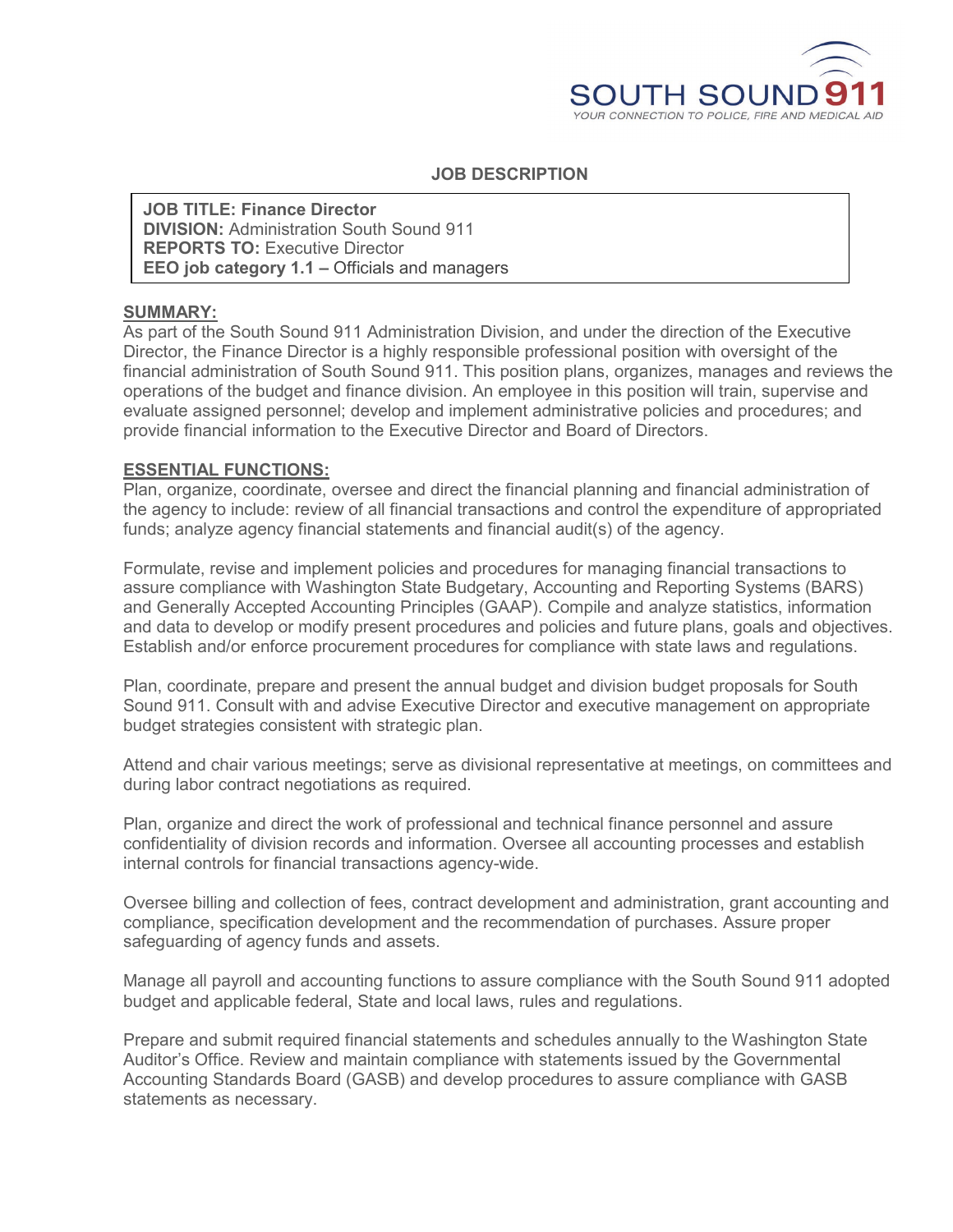# **REQUIRED ABILITY, KNOWLEDGE AND EXPECTATIONS:**

Plan, organize and direct the operations and activities of the Finance division.

Understanding and application of Generally Accepted Accounting Principles, theories, concepts, and terms.

Knowledge of governmental accounting principles and practices, including Washington State BARS. Develop innovative ideas that provide solutions to workplace challenges. Articulate future visions and possibilities.

Proficient with standard suite of Microsoft Office software and database applications.

Communicate efficiently and effectively both orally and in writing using tact, patience and courtesy. Maintain cooperative and effective working relationships with others.

Analyze situations quickly and adopt an effective course of action.

Follow safety rules and regulations.

Organize work to meet schedules and timelines.

Maintain current understanding of applicable financial and budget laws, codes, regulations, policies and procedures.

Work confidentially and with discretion, and maintain a professional demeanor while resolving emotional issues with personnel at all levels of the organization.

## **QUALIFICATIONS:**

Graduation from a four-year college or university with major course work in accounting, finance, business or public administration, or related discipline applicable to the duties of the position and six years of increasingly responsible experience in the preparation and management of governmental budgets, accounting, auditing, or closely related field. Governmental accounting, financial management, and grant management experience is preferred.

## **PHYSICAL REQUIREMENTS:**

The physical demands described here are representative of those that must be met by an employee to successfully perform the essential functions of this job. Reasonable accommodations may be made to enable individuals with disabilities to perform the essential functions.

While performing the duties of this job, the employee is regularly required to sit at a computer terminal, frequent walking both indoors and out; use hands to finger, handle, or feel and talk or hear. The employee is frequently required to reach with hands and arms. The employee is occasionally required to stand, stoop, or kneel. The employee must occasionally lift and/or move up to 25 pounds. Specific vision abilities required by this job include close vision, distance vision, peripheral vision, depth perception and ability to adjust focus.

#### **WORKING ENVIRONMENT:**

Office environment with frequent interruptions. The noise level in the work environment is usually quiet. This position will interact with employees and customers on a daily basis.

#### **MACHINES/TOOLS/EQUIPMENT/WORK AIDS:**

Personal computer, copy machines, telephone, fax machine, E-mail, calculators, and printers.

#### **POTENTIAL HAZARDS:**

The hazards are consistent within an office environment.

| <b>Activity</b> | <b>Percentage of time</b> | <b>Activity</b> | <b>Pounds</b> |  |
|-----------------|---------------------------|-----------------|---------------|--|
| Standing        | 10% of time               | Pulling         | 25 lbs.       |  |
| Walking         | 10% of time               | Pushing         | 25 lbs.       |  |
| <b>Sitting</b>  | 80% of time               | _ifting         | 25 lbs.       |  |
|                 |                           | Carrving        | 25 lbs.       |  |

## **ANALYSIS OF PHYSICAL DEMANDS OF POSITION:**